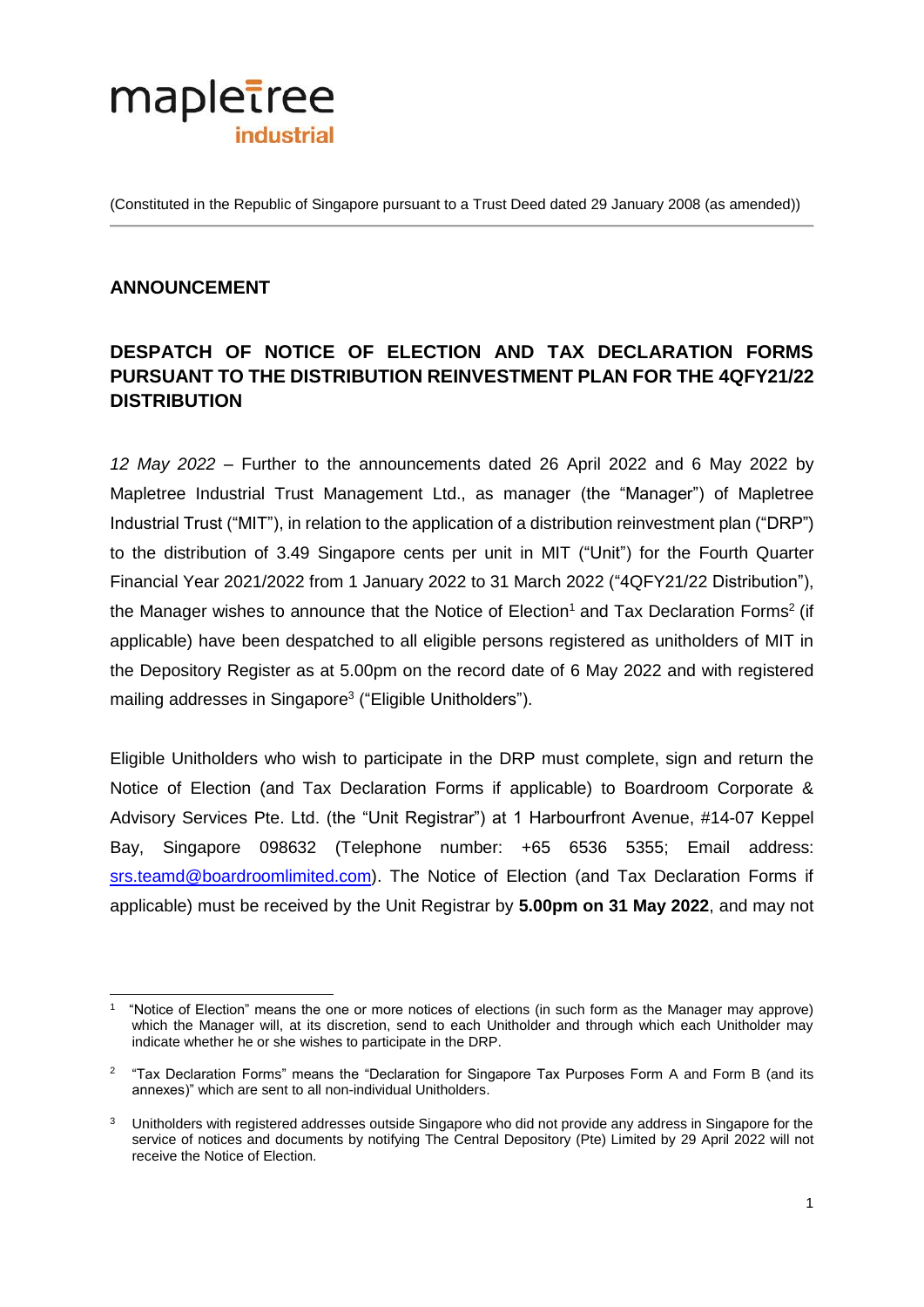be withdrawn or cancelled upon receipt. Notice of Election (and Tax Declaration Forms if applicable) received after 5.00pm on 31 May 2022 will not be processed.

The 4QFY21/22 Distribution will be paid on 15 June 2022. Unitholders who have elected to participate in the DRP for the 4QFY21/22 Distribution will have their new Units in MIT credited and listed on the Singapore Exchange Securities Trading Limited (the "SGX-ST") on 15 June 2022. Unitholders who have not elected to participate in the DRP will receive the 4QFY21/22 Distribution in cash.

Replacement Notice of Election and Tax Declaration Forms may be obtained from the Unit Registrar. More information about the DRP can be found on [www.mapletreeindustrialtrust.com/drp.](http://www.mapletreeindustrialtrust.com/drp)

## **Important Dates**

| <b>Date</b>                    | <b>Event</b>                                  |
|--------------------------------|-----------------------------------------------|
| Thursday, 12 May 2022          | Despatch of Notice of Election and Tax        |
|                                | <b>Declaration Forms</b>                      |
| 5.00pm on Tuesday, 31 May 2022 | Unitholders and depository agents must have   |
|                                | completed and returned "Notice of Election"   |
|                                | to the Unit Registrar, Boardroom Corporate &  |
|                                | Advisory Services Pte. Ltd.                   |
| Wednesday, 15 June 2022        | Payment of cash distribution, crediting of    |
|                                | DRP Units to Unitholders' securities accounts |
|                                | and listing of the DRP Units on SGX-ST        |

By order of the Board Wan Kwong Weng Joint Company Secretary Mapletree Industrial Trust Management Ltd. (Company Registration No. 201015667D) As Manager of Mapletree Industrial Trust